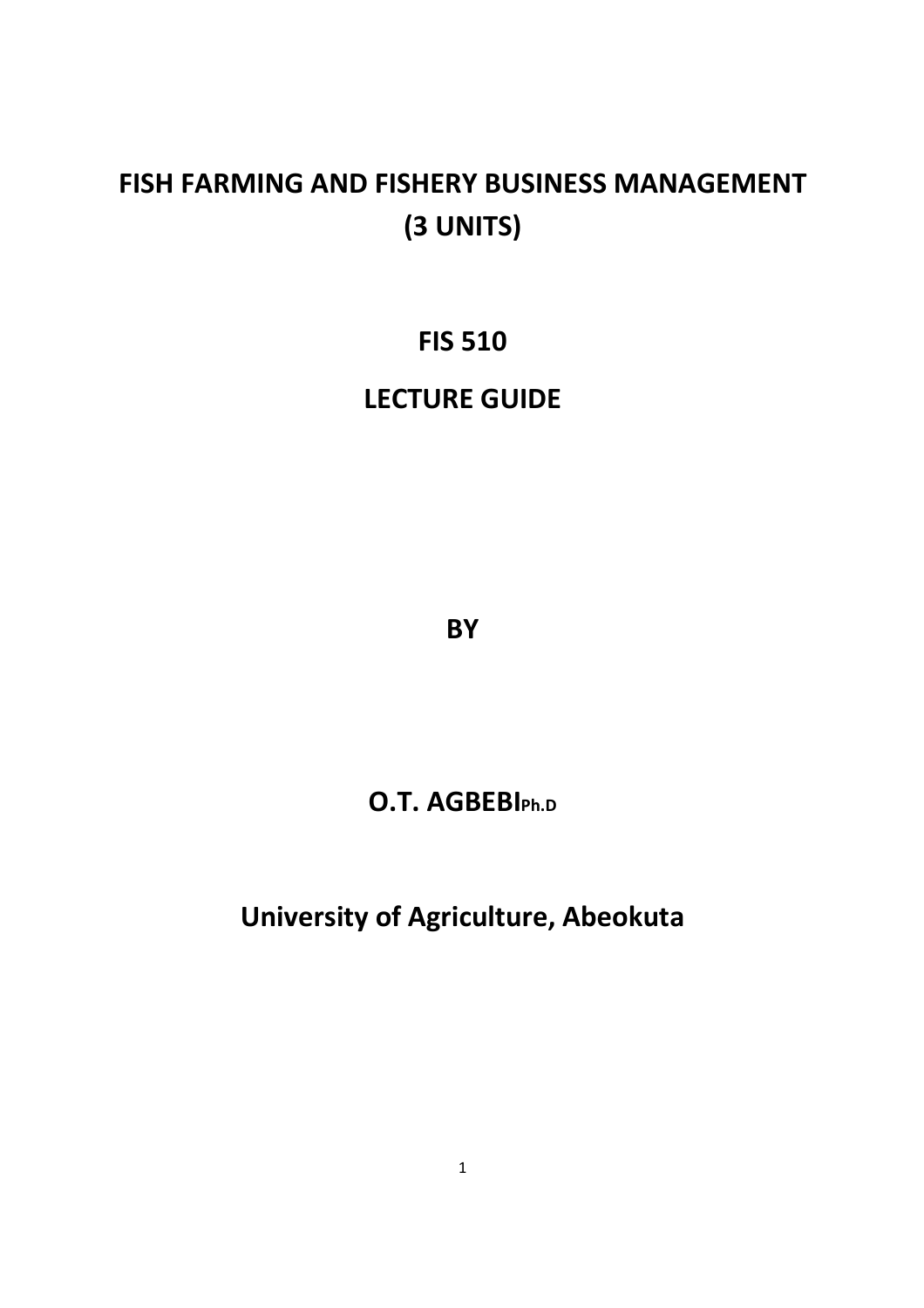#### **FIS 510: FISH FARMING AND FISHERY BUSINESS MANAGEMENT (3 UNITS)**

### **MATERIALS ARRANGEMENT**

Generally, in most third world countries fish and most fish products are sold fresh, dried, smoked or frozen and these enterprises are women dominate.

 As there is a general lack of storage facilities in these countries, a large proportion of the catch, sometimes up to 50%, perish at peak periods in artisanal fisheries. Thus, for pond reared fish, as well as fish caught in the wild, there is needs to dispose off the stock early on the day it is harvested. In some areas, like Lake Kainji (Nigeria) women fish traders have established their own battery of large domestic freezers to preserve catches prior to transportation to cities. In areas which are far removed from this type of preservation, some form of processing is practiced, almost exclusively by women. Smoking is the favoured form of preservation, especially where availability of firewood is not a constraint. In place where smoking is too expensive, salt drying is sometimes employed. However, in some countries, fishermen co-operatives transport their catches in refrigerated trunks to government cold stores where they are sold gradually to the public and the co-operatives maximize their profits. Generally, most fishermen have regular customers, the fish trader who buys their entire catches wholesale. The relationship between the fishermen and the fish traders is one of survival through close co-operation. They are virtually partners as the fishermen sell exclusively to the fish traders, who support them through both good and bad times, sometimes even providing netting materials and at times "chop money". Some even buy the boat. These women therefore have a virtual monopoly on landings in their spheres of influence.

 The fish farmers, is not subject to the uncertainties of capture fisheries thus can afford to enter the market at any point of his own choosing. He has a choice of disposing of the crop wholesale or retail at the pond side or farm gate. In some cases a commodity broker may purchase all the stock in the pond while it is still growing. There is also a choice of selling the crop in the city if it can be transported there in good condition. In this case, he has a choice of selling wholesale or retail to a wider range of customers including fishmongers, hotels and restaurants, schools, staff canteens, pepper soup joints, fast food chains, catering concerns and individuals. The fish may be sold graded, continuously e.g. compulsory mixed in size or with discounts to promote a new type of fish, sell off old stock or small slow-selling fish species.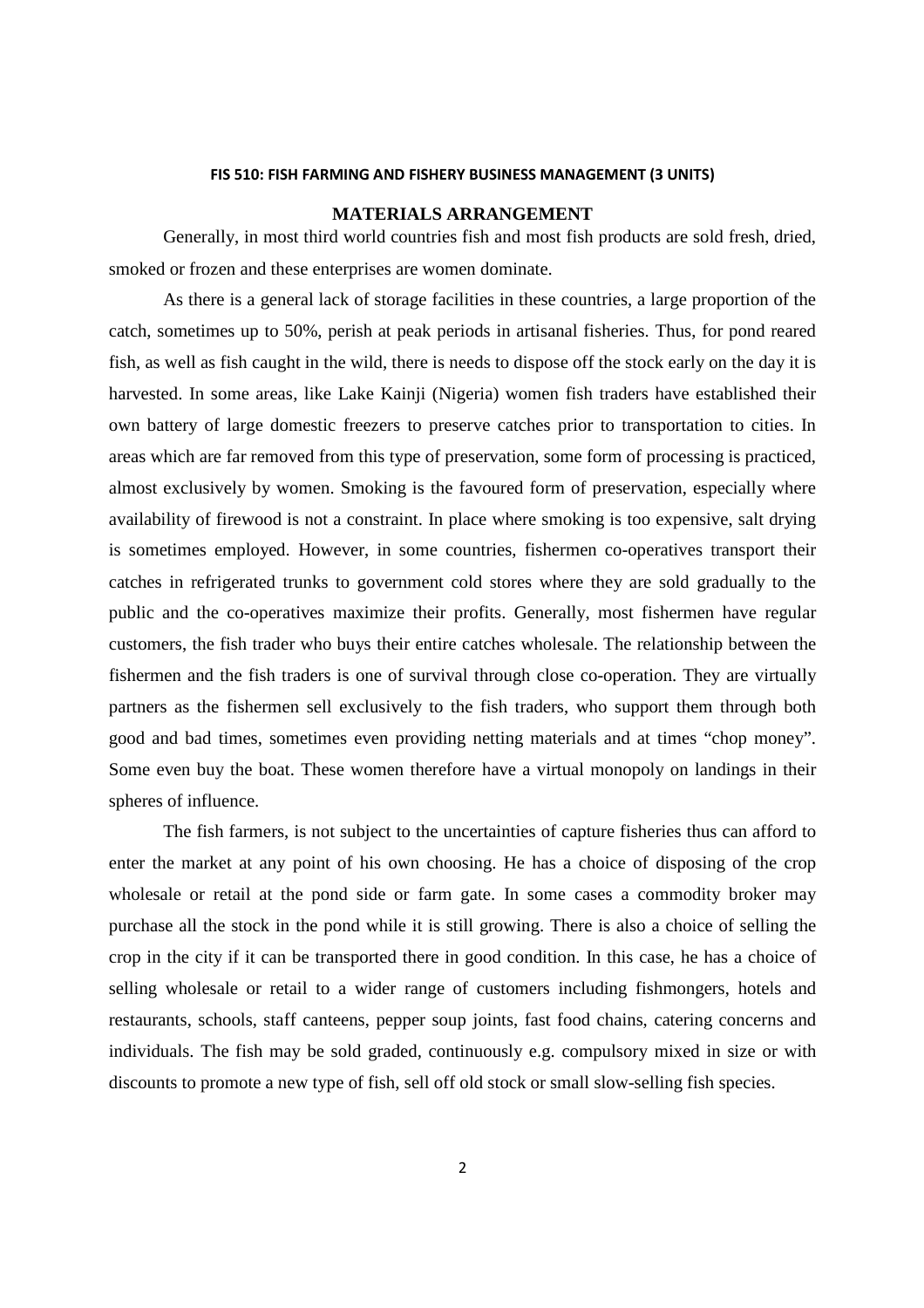Naturally retailing fetches higher income but there is need for holding and storage facilities and therefore considered investment on infrastructure. In all these situations, the fish farmer exercises a high degree of control on the pricing of the product. However, due to frequent lack of preservation facilities fish prices from farms with little infrastructure back-up tend to be high in morning hours, falling towards the evening in a bid to dispose of the fish, thus avoiding having to smoke them. Similarly, prices are high in the rainy seasons as the competing artisanal capture fisheries are at their lowest productivity.

 The demand for a particular food item is generally function of the pricing. If the price of a product rises above its perceived value, most consumers will use a substitute product. This is even the case with fish and meat products. While fish prices must be maintained at levels which enable processors and / or retailers to realize a profit, they must at least be competitive with meat prices. Aqua culturists have real and potentials advantages in this regard as the industry is still young and new develops and on-going research in fish nutrients and production techniques have increase yield per hectare quite significantly. Therefore, with improved production techniques, production costs will be kept down whilst yields increase. This will allow some stability in pricing in the face of increased prices of competing protein sources.

At the same time, profit will continue to grow. The need for consistency high quality fish and fish products is obvious. Increased sales can be generated only by repeat sales. In order to achieve this is the quality of the fish and fish products must be, and remain, uniformly high. Fish and sea food exhibit very high spoilage rate, so care must be taken to assure good quality. Once a consumer purchases a package of fish with lower than anticipated quality, it will be a long time before he or she will make another purchase of that products. Certainly, the customer will be reluctant to come back to the source again. In order to achieve high repeat sales, there must be excellent co-operation between producers, processors and markets. The raw product must be produced so that quality is uniform, processing must be rapid to prevent loss of quality, and the properly packaged product must be stored under conditions which will maintain quality. There may be a need for customers to be advised on fish handling to preserve taste and quality, such as the need to avoid delay in getting fresh fish home to prevent spoilage.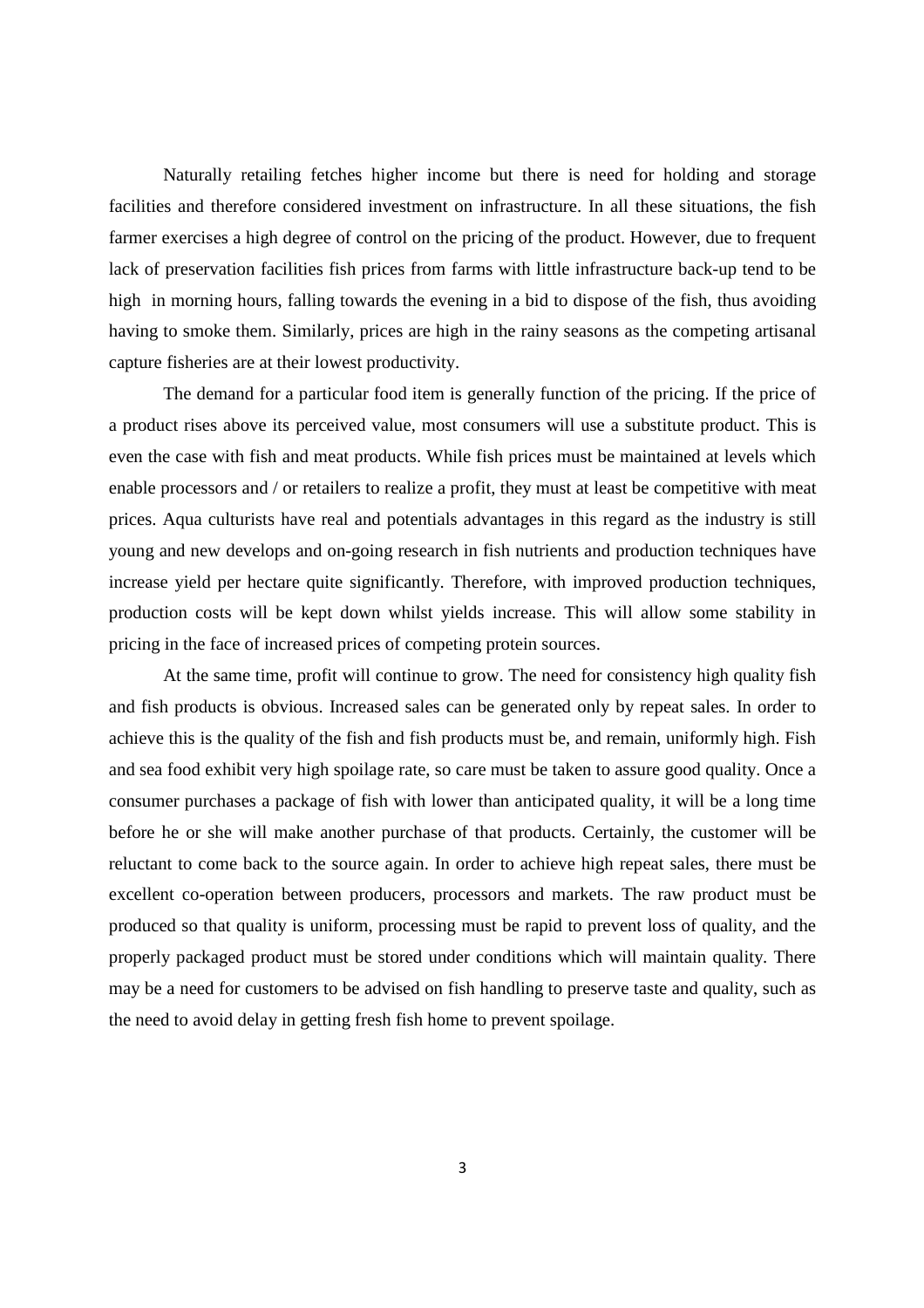## **MARKETING OF FINGERLINGS**

 The marketing of fry and fingerlings produced or marketed through a fish farm is a specialized enterprise. In this undertaking various methods may be employed to hold the fish, count them and package them for onward transportation to the customer. Generally, fry and fingerlings are sold in hundreds or thousands i.e. the price is quoted for 100 or per 1000 and invariably, a proper commitment from the customer is essential before the fish seed are transformed from the pond or tank to the holding facility. Sales of small quantities in the hundreds may be undertaking on a cash and carry basis, provided the fish are already in the holding facility.



**Marketing components of the aquaculture**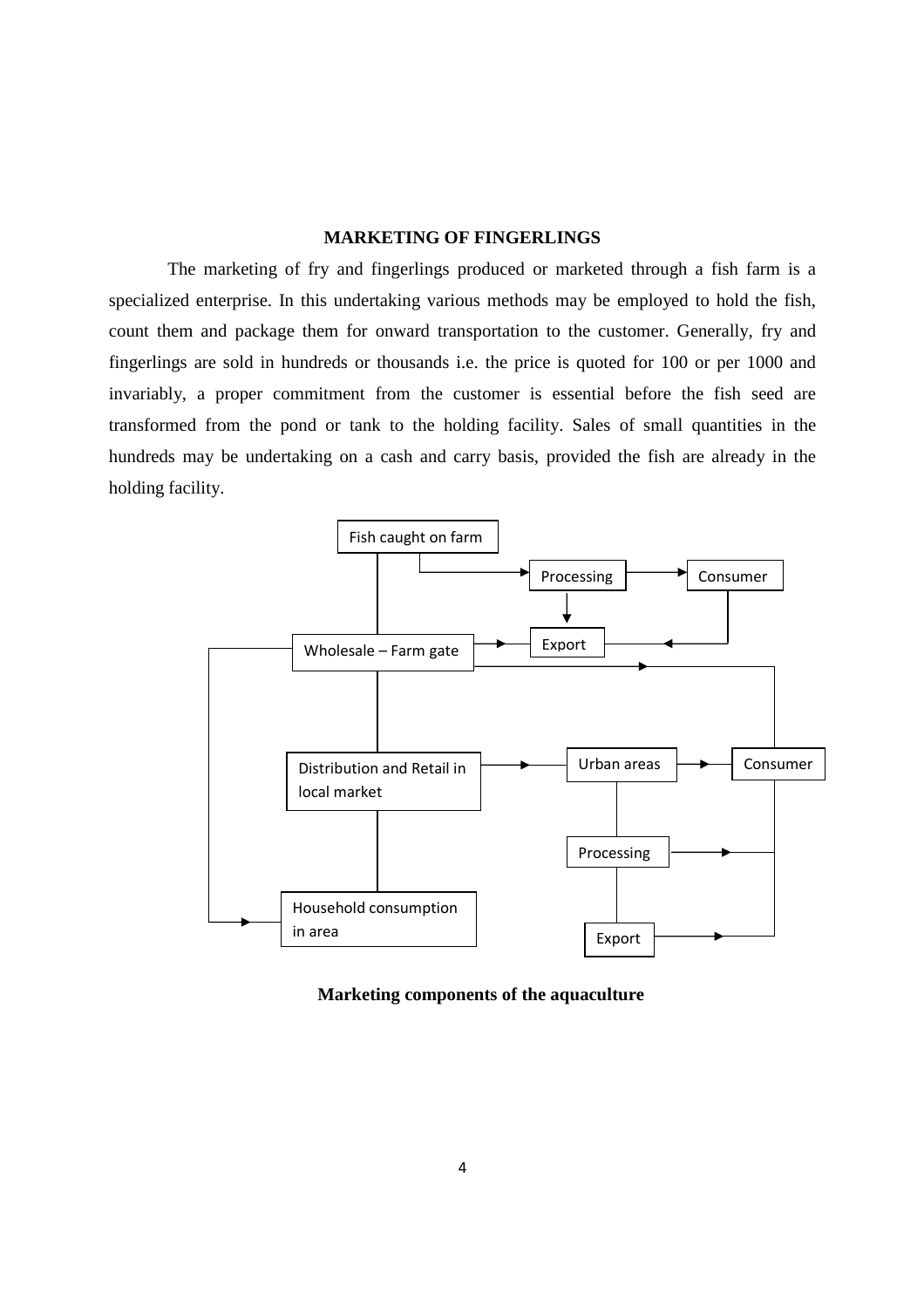#### **MARKETING IMPORTANCE**

 As an economy becomes increasingly commercialized, leading to the growth of urban areas and consequently urban wage earners, marketing assumes greater importance. This is because the excess production from the farm must be disposed of in order to earn some income with which the framers can purchase other goods and services not produced by them.

 An efficient marketing system will locate where there are surpluses of produce and bring them to where there are shortages. Marketing becomes even more important for countries whose products are export-oriented since earnings from such exports are used to finance development programmes.

 Another importance of marketing arrangement is an indicator of consumer preferences through the prices they are prepared to pay. This phenomenon of farmers reacting to the preference of consumers is called "supply response" and is of great importance not only to farmers and markets but also to policy makers who plan for the peasant farmers.

The more the goods available for marketing, the more the people employed in their marketing and hence the higher the increase in employment. This will invariably lead to a rise in the standard of living which will consequently add to the wealth of the community.

Marketing stimulates research into the techniques of food and meat preservation and the preparation of various food items to meet the different tastes of the population.

Marketing has multiplier effect in the economy. For instance, crating, packaging etc means that industries must develop to produce these packaging materials and of course these industries would employ labour to be able to meet the orders. If most of the materials used for making the packs are of local origin, their production will be stimulated while the government also gains from exercise duties paid by these companies.

Efficient marketing ensures that supplies of goods that are seasonal become available thru out the year with little variation in prices that can be attributed to the cost of storage. In this situation, both producer and consumers will be beneficial. The producers will be sure of selling all they can produce while the consumer is sure to get what he wants throughout the year.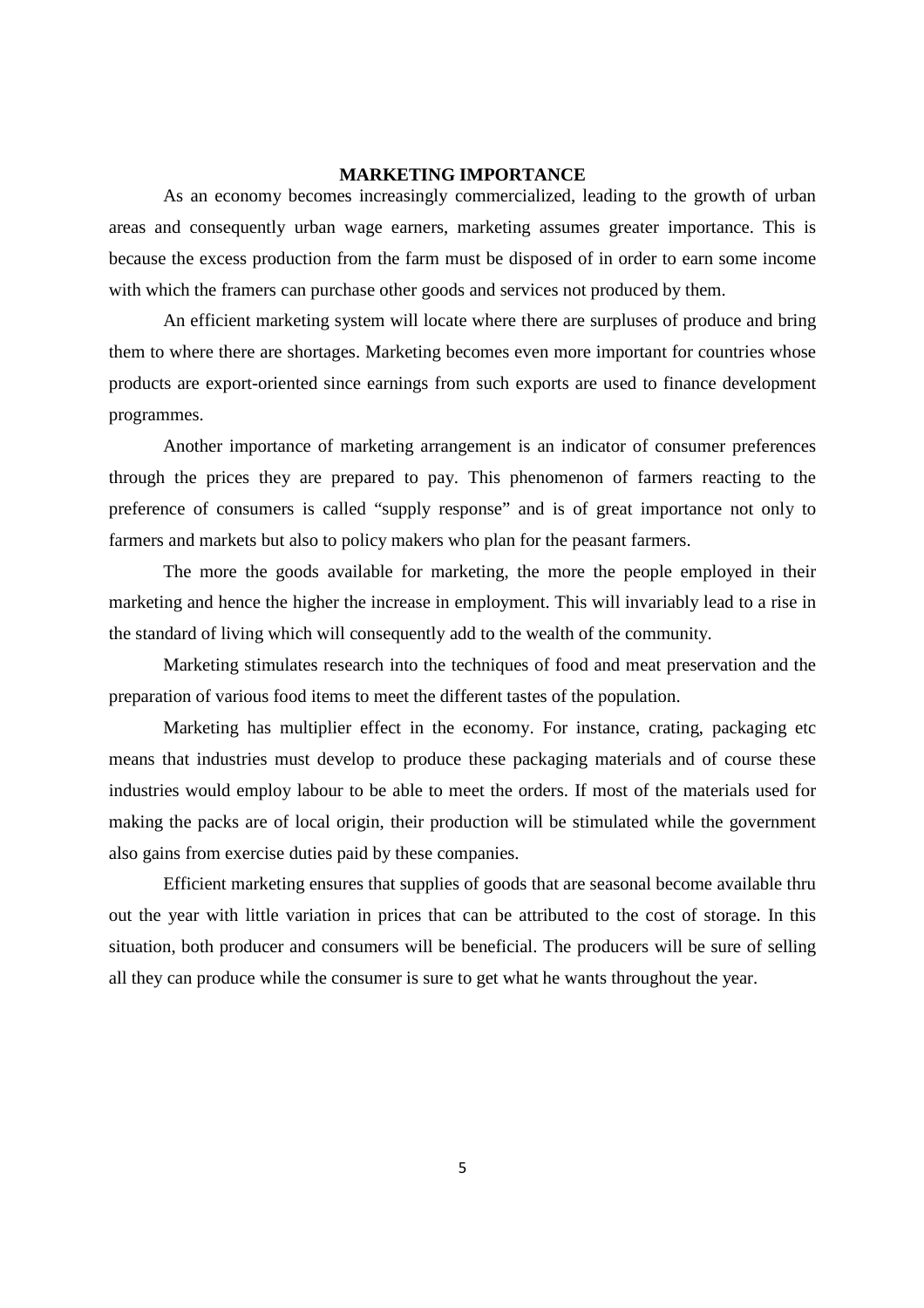#### **CREDIT SOURCES**

 Sources of credit in Nigeria are few and far between. Nonetheless credit for financing investment in agriculture has been available in one form or another for many decades particularly from local lenders, friends and families who are the chief sources of credit for the small farmers.

 The sources of credit for agricultural development can be grouped under two categories viz. institutional and non-institutional sources of credit, on other words formal and informal lending agencies

#### **Non-institutional Sources**

A brief investigation will reveal that many farmers in Nigeria are being provides with loans informally by friends or relatives at little or no interest charges. In addition, informal loans are also obtained by rural farmers from money-lenders, many of whom operate in the rural areas, charging interest rates that may be as high as one hundred per cent or more. Such loans are usually made without any complicated procedures or delays. Farmers get the needed amount at the right time with ease.

## **Institutional Sources**

Institutional sources of credit to agricultural development include government owned credit institutions, cooperatives societies and commercial banks. What is common to them is that they usually operate under certain acknowledge business rules stipulated by government.

### **CLASSIFICATION OF LOANS**

Agricultural credits are classified into production and consumption credit. Consumption credit involved borrowing for the purchase of consumption goods and services required by the farm family. Here the loan does not increase future production.

 Production credit, on the other hand, is a loan obtained by the farmers for the purpose for carrying of carrying out agricultural production and marketing activities, which provide income out of which to repay the loan. Production loan may be further classified according to the length of time the loan takes to mature, the purpose of the loan and the types of security required.

 Loans classified according to length of time the loan takes to mature can be further divided into three: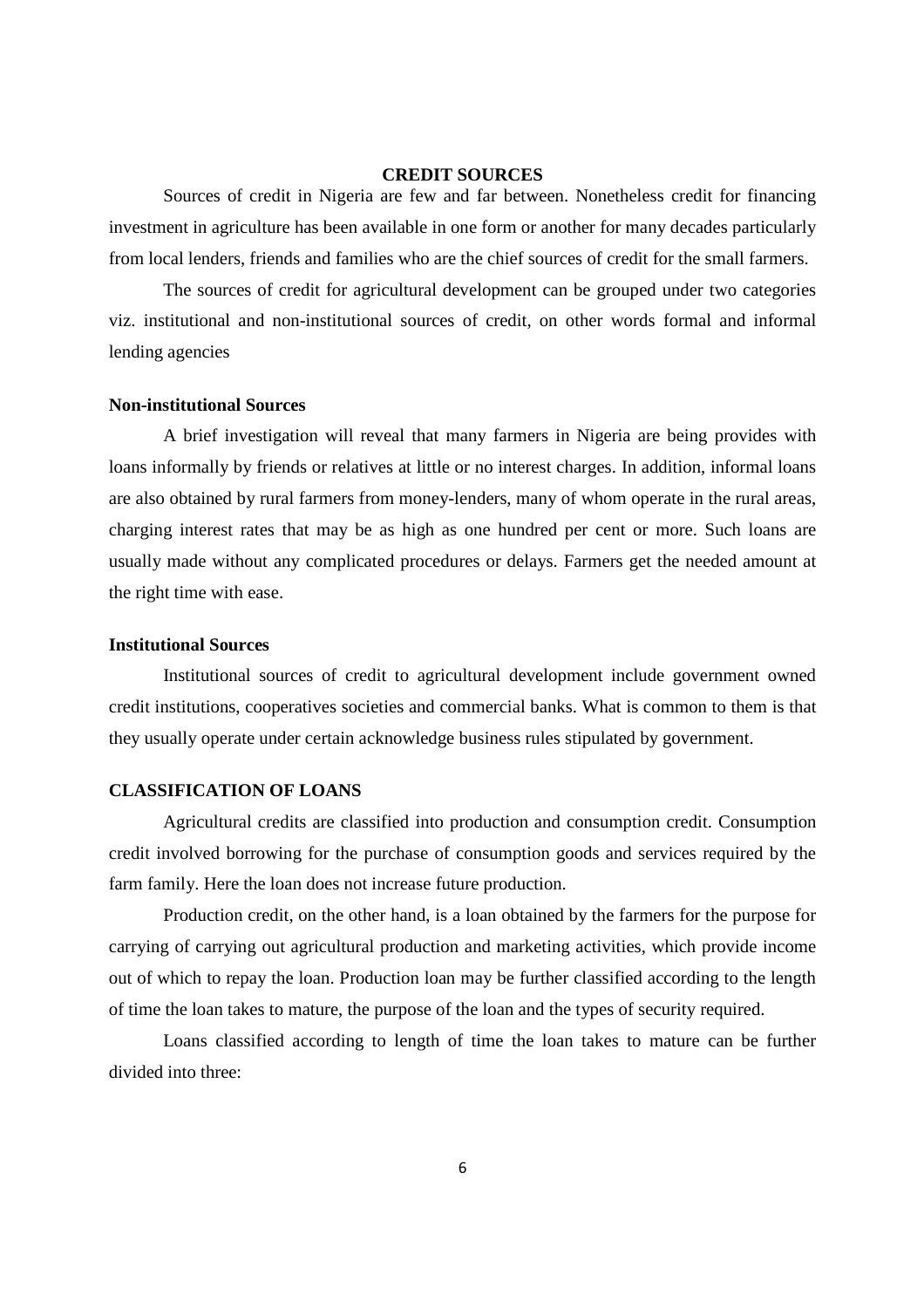**(a) Short Term Loans:** These include loans for the cultivation of annual crops such as yams, maize, millet, rice and for hiring labourers as well as those for the purchase of commercial fertilizers, seeds, etc. this type of loan is used for the purchase of materials which are used up in one season, hence they are otherwise referred to as seasonal production loans. They are expected to be repaid after **t**he production season which is usually one year.

**(b) Intermediate or Medium Term Loans:** These are granted for a period between three to five years. These include loans for farm machines, livestock production such as poultry and piggery, crops like cocoyam**,** sugarcane and pineapple cultivation.

**(c) Long-Term Loans:** these are usually granted for a period of over five years. Such loans are used for the purchase of land, heavy equipment such as tractors, construction of permanent buildings, loans for tree-crops cultivation, fish ponds construction, soil conservation loans and loans for financing other permanent improvements on the land.

 Furthermore, agricultural credit may be in form of pledging the borrower's property in which case if he fails to repay the loan when due, this would be sold to repay the loan. In another case, the lender may grant the borrower a loan on the basis of mutual trust and understanding with the creditor's confidence in the debtor's honesty, willingness and ability to repay the principal and interest. Here the loan is unsecured.

 Nevertheless, it should be noted that most of these classifications do overlap. For instance, a consumption loan could sometimes be regarded as production loan if it helps the farm family to be more productive on the farm e.g. bicycle which could be used to transport products from the farm to the market.

 As mentioned earlier loan can be either consumption production loan irrespective of the duration of use.

**(a) Consumption loans:** This forms part of credit which the farmer uses to purchase for himself and his family shelter, clothing and food which he cannot provide from his current subsistence activity. This also includes the money spent on family health, children education and fulfillment of social obligations like burial ceremonies, naming ceremonies, coronation etc.